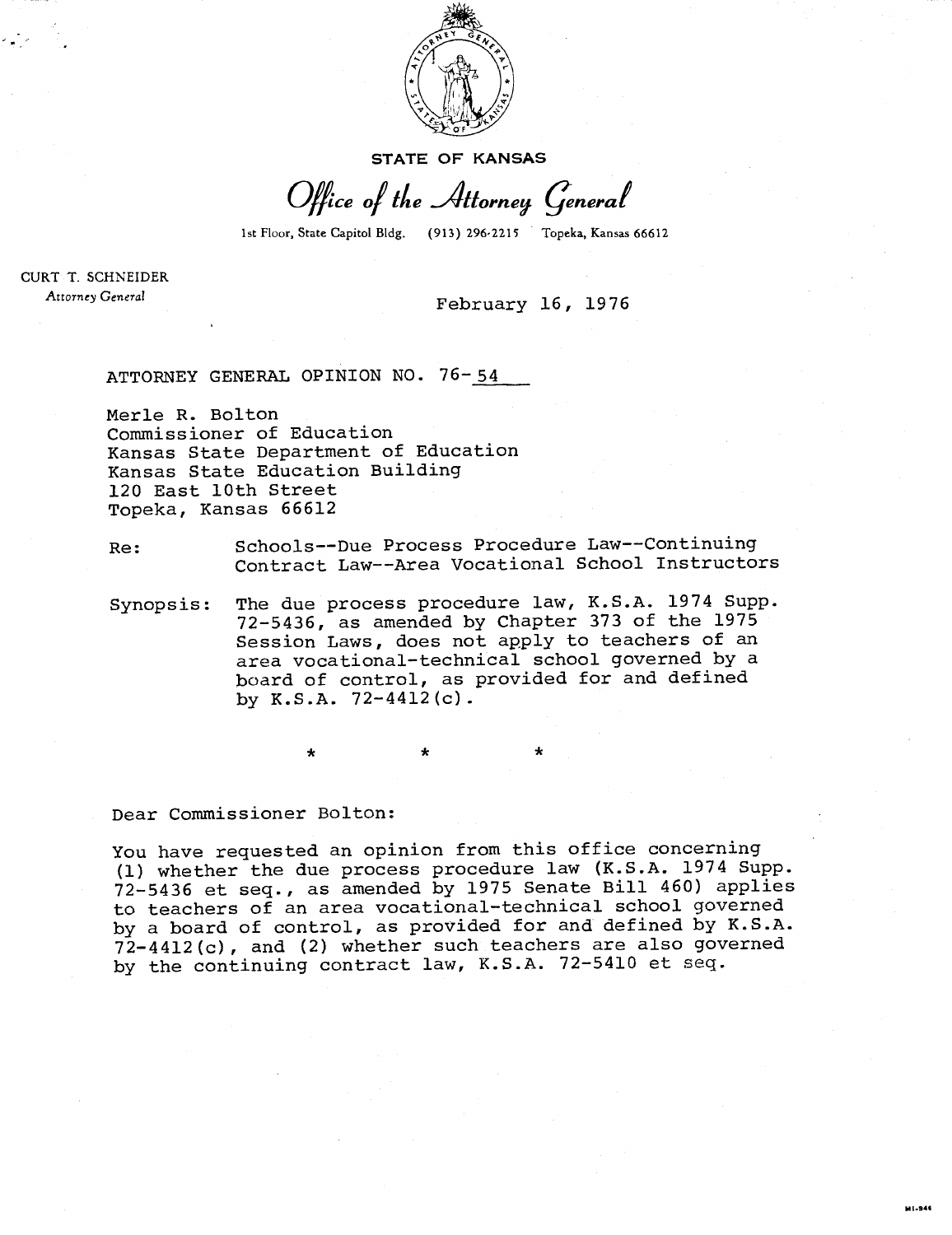Merle R. Bolton Page Two February 16, 1976

In response to your first inquiry, the due process procedure law, K.S.A. 1974 Supp. 72-5436, et seq., as amended by Chapter 373 of the 1975 Session Laws, defines the term "teacher" for purposes of that Act, to mean:

> "Any professional employee who is required to hold a teacher's certificate in any public school, and any teacher or instructor in any community junior college, except that 'teacher' shall not include supervisors, principals, superintendents or any person employed under the authority of K.S.A. 1974 Supp. 72-8202b, or amendments thereto, or any community junior college administrator."

The scope of application for the due process procedure law is established by K.S.A. 1974 Supp. 72-5445, as amended by Chapter 373 of the 1975 Session Laws, which provides:

> "The provisions of K.S.A. 1974 Supp. 72- 5438 to 73-5443, inclusive, shall apply only to those teachers who have at any time completed two (2) consecutive years of employment in the school district, or community junior college then currently employing such teacher, except where the teacher alleges his or her termination or nonrenewal is the result of his or her having exercised a constitutional right:"

"Area vocational-technical school" is defined by K.S.A. 72- 4412(c) to mean:

> "Any vocational education school which immediately prior to the effective date of this act was designated as a type II area vocational-technical school under authority of laws repealed by this act. The schools to which this definition applies are the four schools designated as:

(1) Central Kansas area vocationaltechnical school

(2) Southeast Kansas area vocationaltechnical school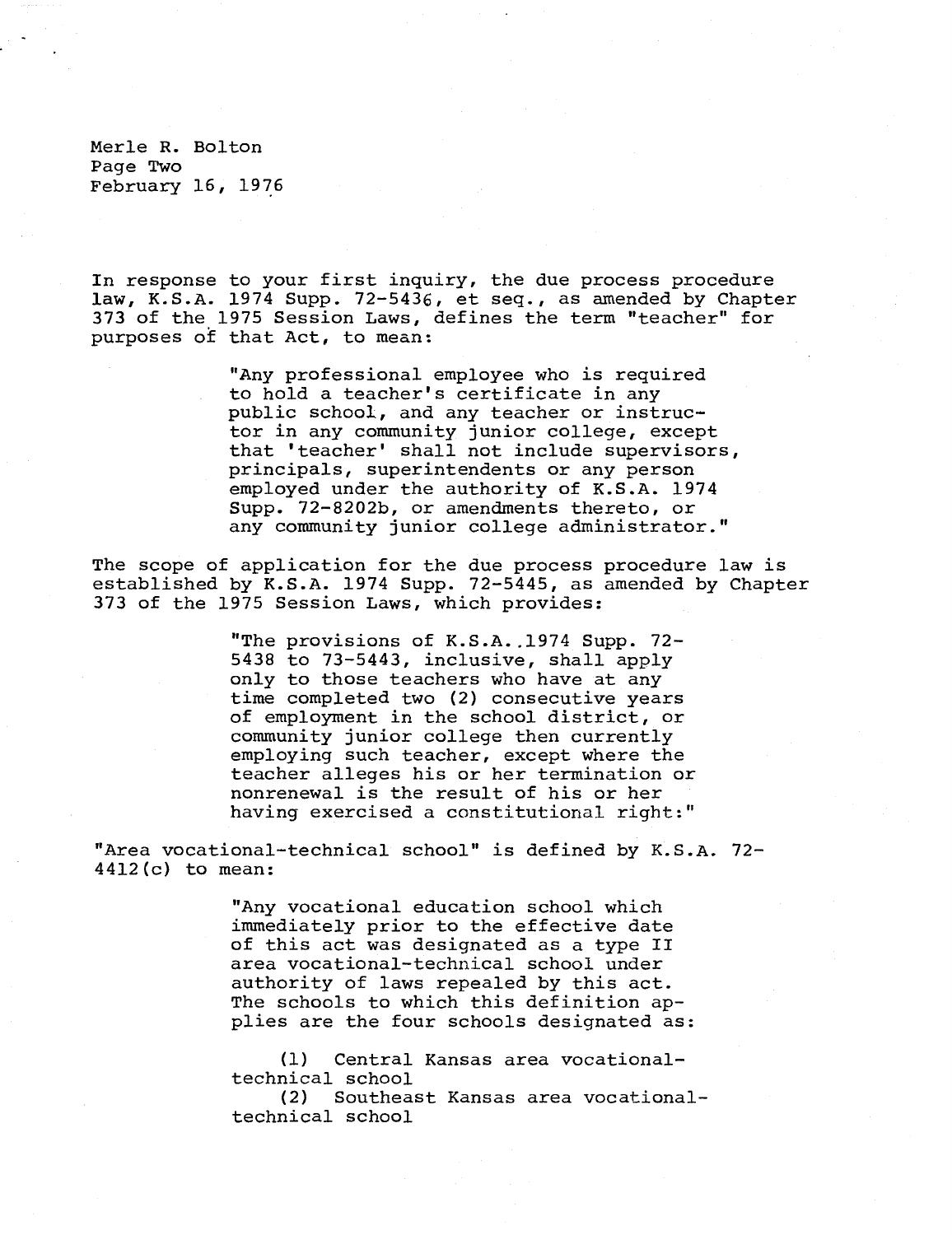Merle R. Bolton Page Three February  $16$ , 1976

> (3) Northwest Kansas area vocationaltechnical school<br>(4) Northce

(4) Northcentral Kansas area vocationaltechnical school

The governing body of an area vocationaltechnical school shall be called a board of control and shall be constituted as is provided by agreement of the districts participating therein on the effective<br>date of this act. The state board of The state board of education may adopt special rules and regulations applicable to the conduct, operation and administration of area vocational-technical schools."

Based upon my examination of these three statutes, I am constrained to conclude that the due process procedure law, K.S.A. 1974 Supp. 72-5436 et seq., as amended by Chapter 373 of the 1975 Session Laws, is not applicable to instructors in area vocational schools. The definition of the word "teacher" has specifically failed to include this category of instructors even though the Legislature has enacted and amended the due process procedure law subsequent to the original enactment of K.S.A.  $72-4412(c)$ . In my opinion, this suggests an affirmative indication of the Legislature's desire to exclude area vocational school instructors within the ambit of due process protection. Secondly, this conclusion is further supported by the fact that in defining the term "board" at Section 1(b) of Chapter 373 of the 1975 Session Laws for purposes of the due process procedure law, boards of control are deleted.

Secondly, you have inquired whether area vocational school teachers are governed by the provisions of the continuing contract law, K.S.A. 72-5410, et seq. It is my opinion that here again, area vocational instructors are not subject to its provisions. The term "teacher" is defined by K.S.A. 72-5410 to be applicable only to teachers or other professional employees . who are required to hold a teacher's or school administrator's certificate in any public school." The phrase "board of education" is limited by subsection (b) of the above statute to "the board of education of any public school district." Accordingly, those provisions of substance in the continuing contract law are applicable only to those teachers subject to the control of a board of education.